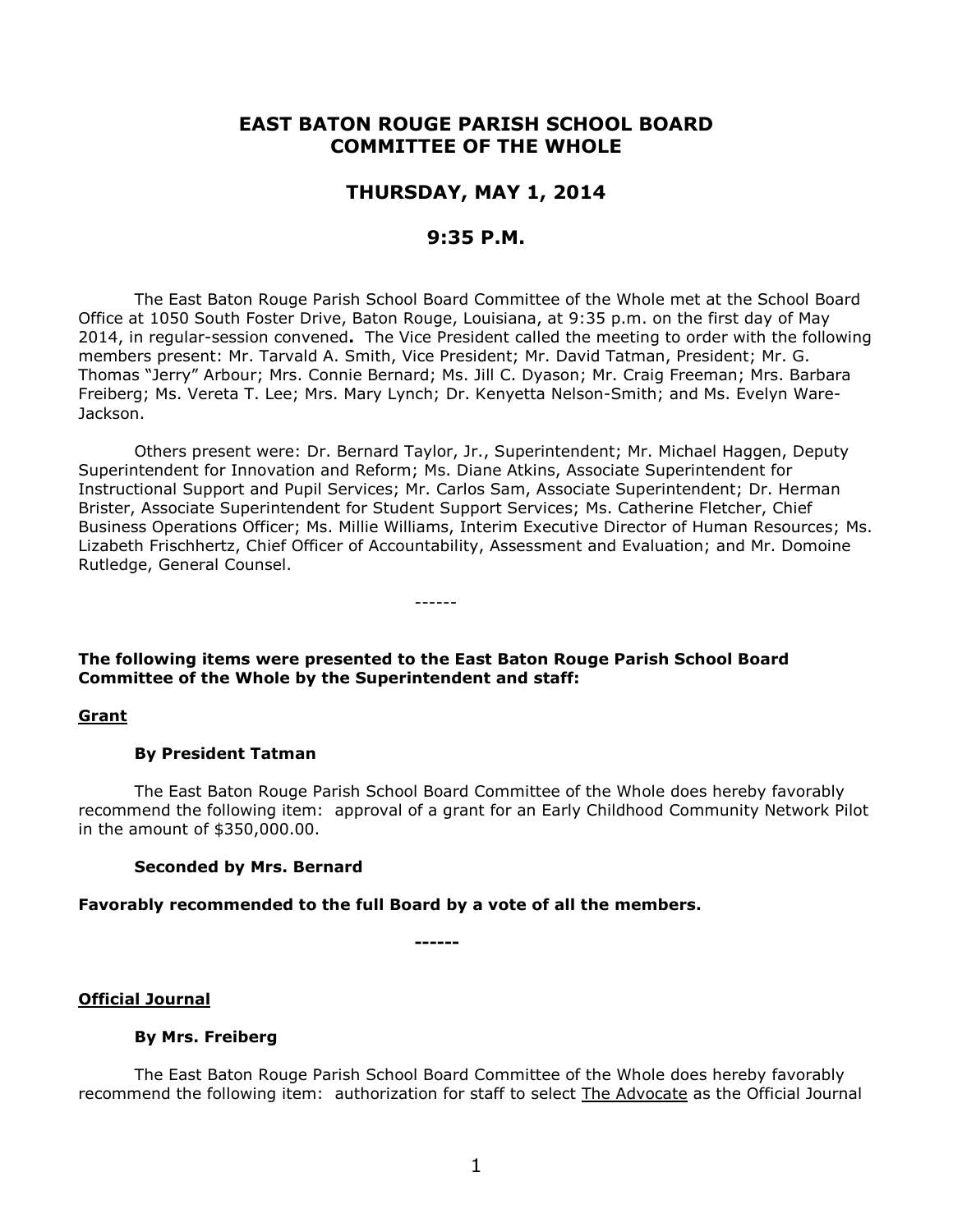of the East Baton Rouge Parish School System for the 2014-2015 school year, which will be used for the publication of the Board's proceedings, financial statements, legal advertisements, and any other advertising requirements.

### **Seconded by Ms. Dyason**

## **Favorably recommended to the full Board by a vote of all the members.**

**------**

## **Advertise, Receive, and Awards Bids to Lowest Responsible Bidder**

#### **By Mr. Arbour**

The East Baton Rouge Parish School Board Committee of the Whole does hereby favorably recommend the following item: approval for staff to be given authority through June 2015 to advertise, receive, and award bids for materials, supplies, and/or services to the lowest responsible bidder meeting specifications and all requirements of the Invitation to Bid.

### **Seconded by Ms. Lee**

### **Favorably recommended to the full Board by a vote of all the members.**

**------**

## **Proposed 2015 EBRPSS Health Care Plan Premium Rates**

#### **By Mr. Freeman**

The East Baton Rouge Parish School Board Committee of the Whole does hereby favorably recommend the following item: approval of the Proposed 2015 East Baton Rouge Parish School System Health Care Plan premium rates for active employees and non-medicare eligible retirees from Mercer.

#### **Seconded by President Tatman**

# **Favorably recommended to the full Board by a vote of the members present. (Vice President Smith was absent.)**

**------**

## **Addendum to 2013-2014 Pupil Progression Plan**

### **By Mrs. Bernard**

The East Baton Rouge Parish School Board Committee of the Whole does hereby favorably recommend the following item: approval of an addendum to the 2013-2014 Pupil Progression Plan regarding 4th and 8th grade promotion policies.

## **Seconded by President Tatman**